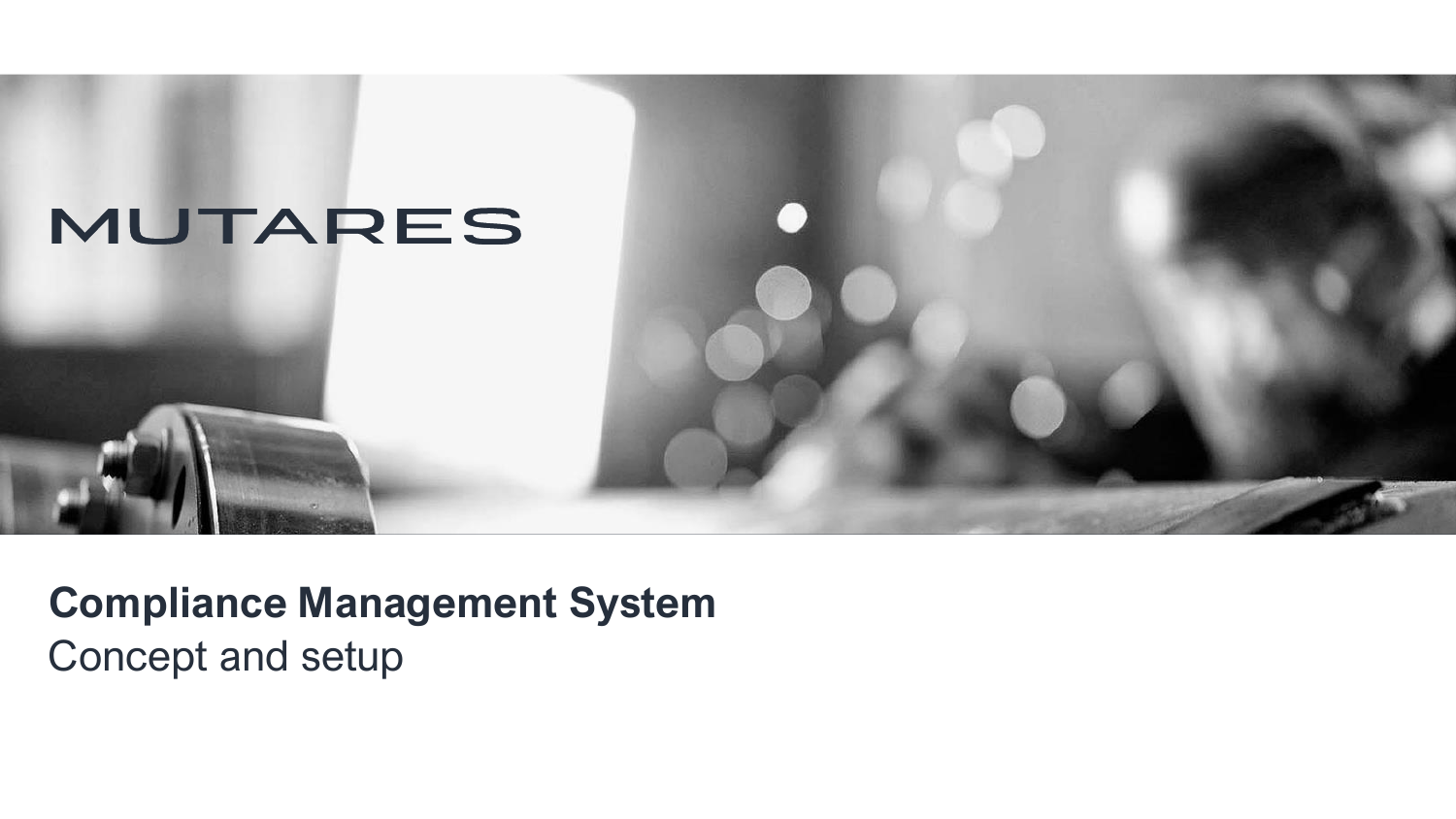# **The principles**

Values and Goal

#### **Our values**

- Entrepreneurship
- Integrative management
- Sustainability
- Personal integrity

#### **Our vision**

To be "First in mind - first in Choice" in Private Equity Turnaround.

#### **Our goal**

Creating maximum value for our shareholders though sustainably profitable businesses.

#### **Our mission**

Creating value by turning risks into opportunities and successes.

We decide and act quickly. We think entrepreneurial, our organization is lean and our processes are cost-efficient. Our Compliance function consists of a Compliance Officer with the overall responsibility to implement an appropriate and effective Compliance Management System (CMS) at Mutares.

In addition, a Compliance Manager must be appointed in each Portfolio Company. The respective management is responsible, together with the Compliance Manager, for implementing appropriate compliance measures at the level of the portfolio company.

> We are a turnaround investor. Based on that, our Compliance program's goal is twofold:

We reduce liability risks for Mutares SE & Co. KGaA, Mutares branch offices and for relevant decision makers in these companies efficiently and adequately

We support the management of our portfolio companies to fulfil their independent responsibility to operate their business lawfully and in a compliant manner by providing company-wide benchmarks, tools and processes and other, more specific support as required and feasible

## **MUTARES**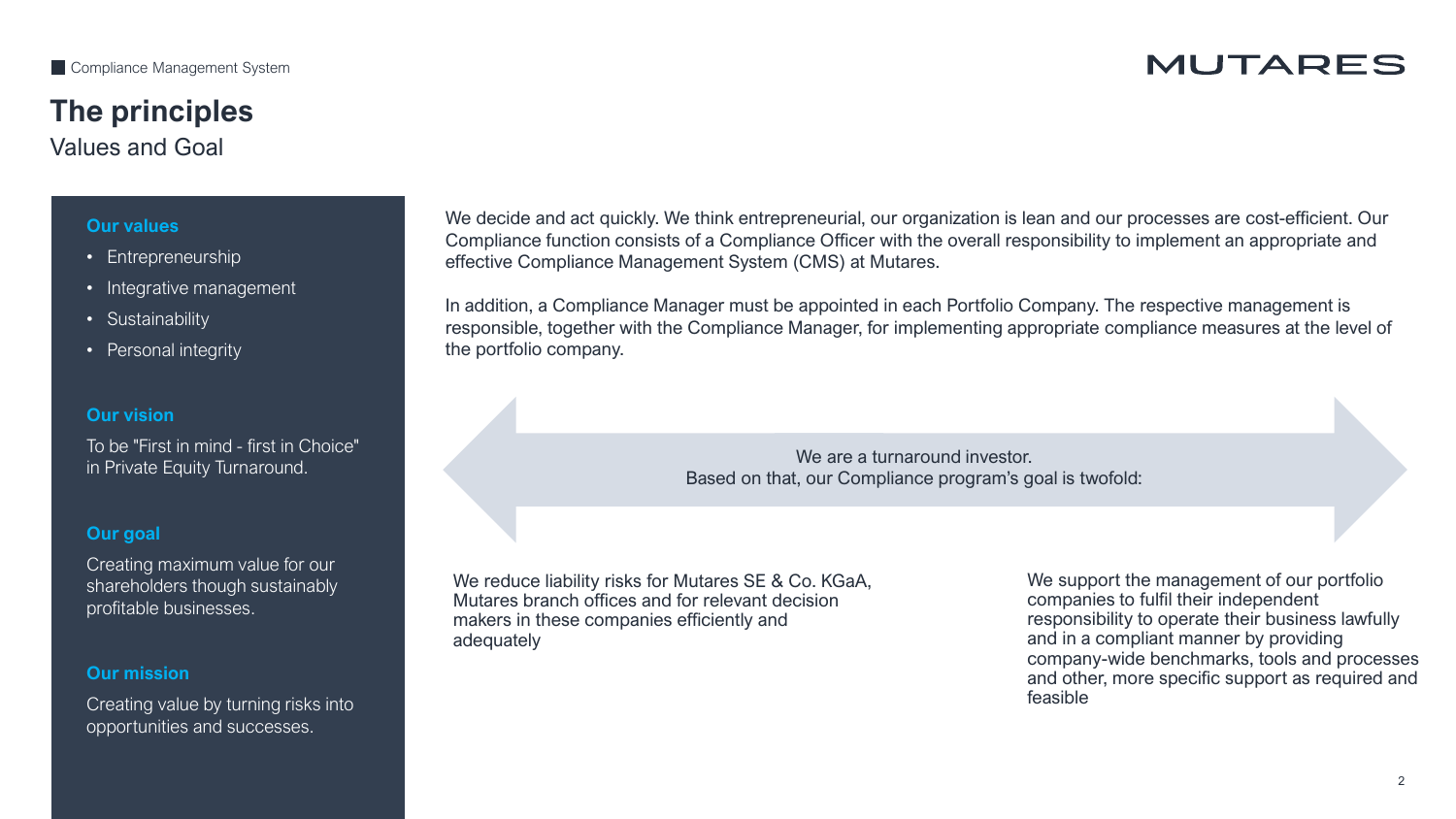**MUTARES** 

### **Setup in line with IDW PS-980**





For ease of reference, we based the setup of our Compliance Management System on the 7 elements of an efficient Compliance program identified in German auditor's standard IDW PS-980.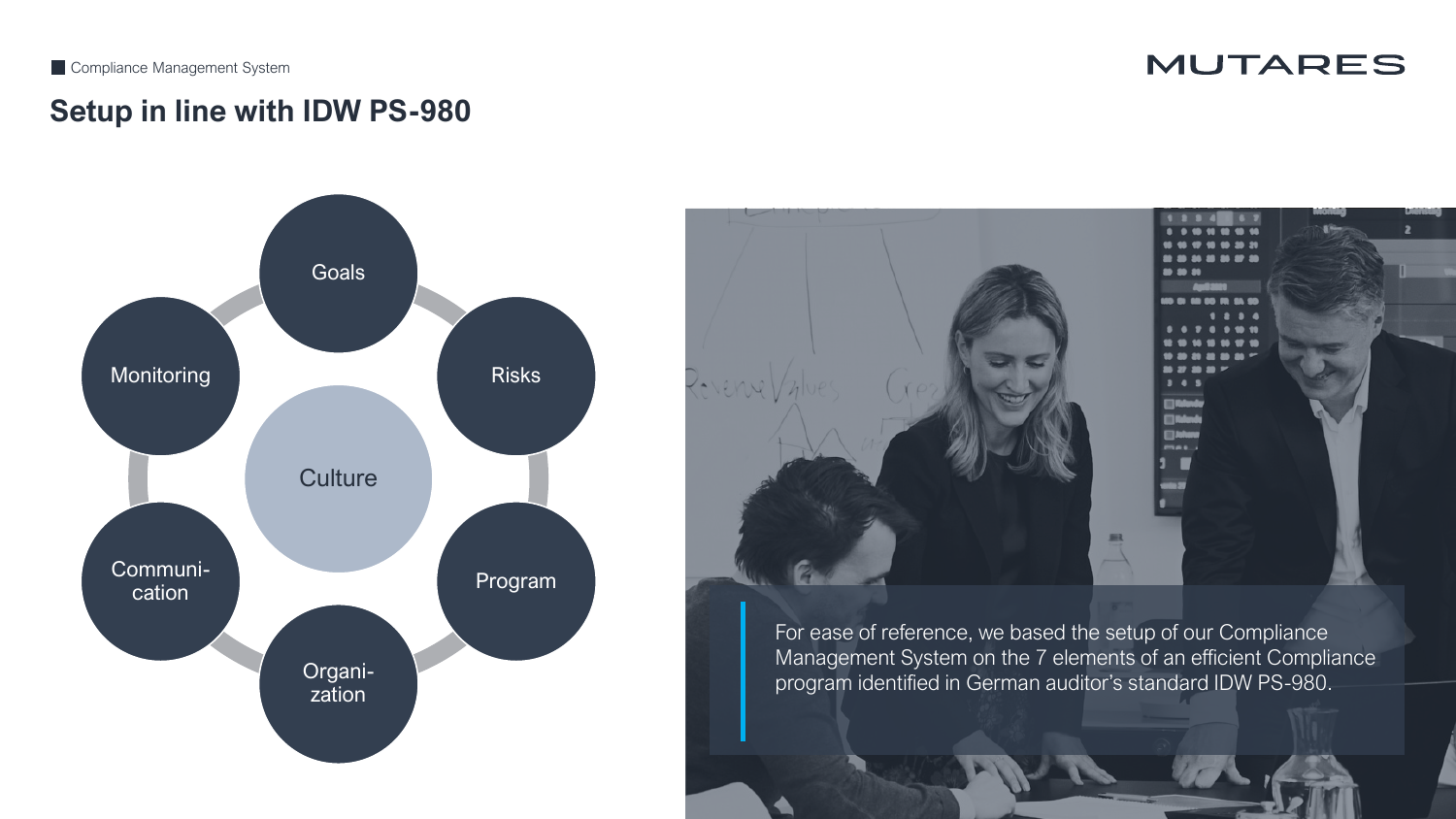# **Our Compliance Program**

**We organize the concrete individual measures of our compliance program in the cycle of Prevent - Detect - Respond.**

- Monitoring and Reporting
- Case Management
- Continuous improvement



- Empowered staff and strong speak-up culture
- Support from managers and subject matter experts
- Compliance Helpdesk
- Integrated control system
- Whistle Blower Portal
- Compliance Audits
- Risk assessment
- Code of Conduct and Compliance policies specifically addressing the identified Compliance topics and risks
- Tone from the Top and Communication
- Trainings and Support

#### **The main target:**

Preventing Mutares and its staff from taking excessive risks for Mutares or individuals unknowingly by training and support as required

**Subject to possible changes in the future, we focus our CMS on the following topics:**

- Capital Market Compliance
- Anti-Bribery and Corruption
- Anti-Money Laundering
- Data Protection
- Other cases of severe white collar crime

## MUTARES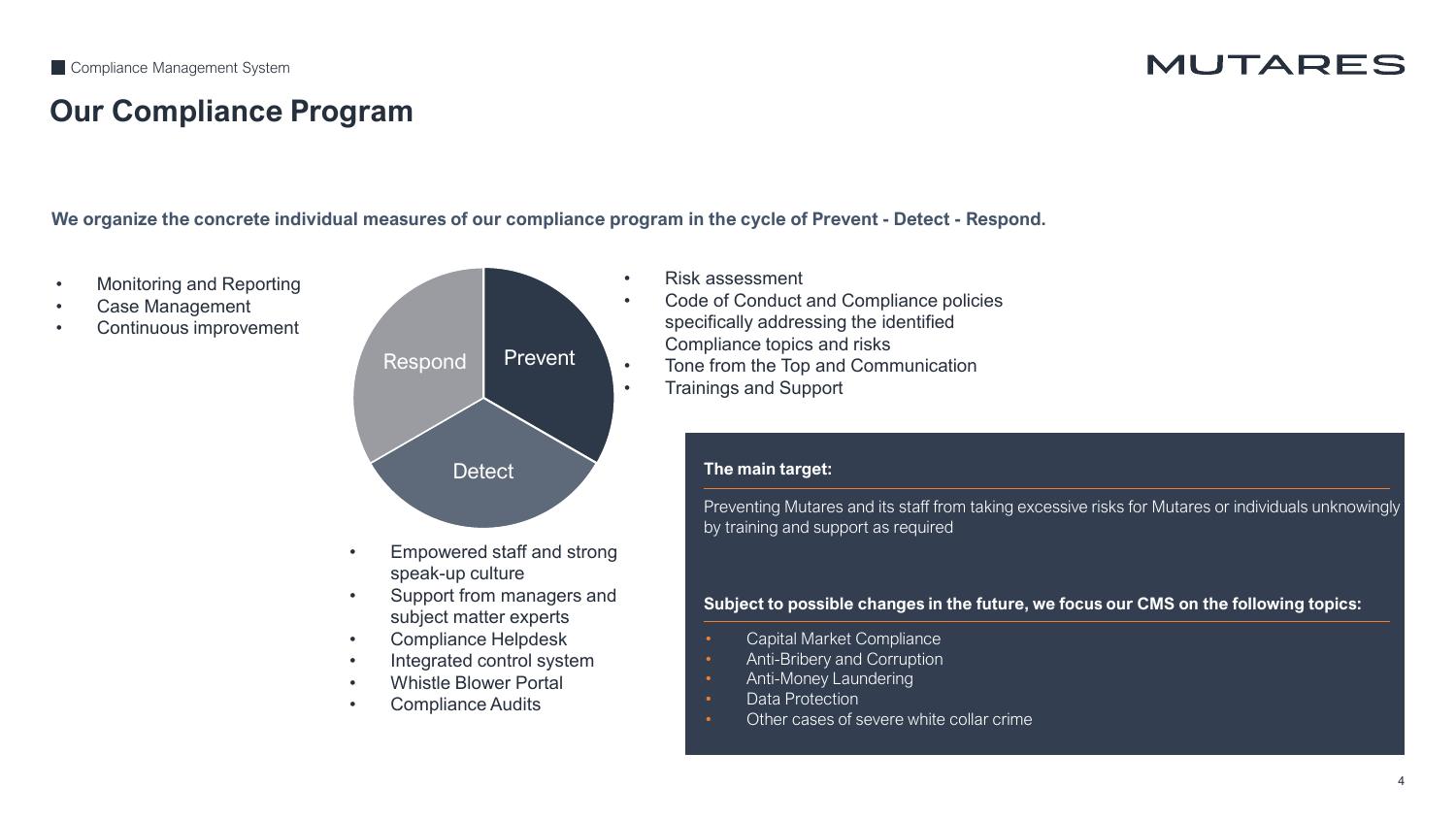## **Our Compliance Program**

## **MUTARES**

- **Tone from the Top**: The management discusses Compliance topics in their meetings. The Compliance Officer reports relevant topics to the CFO in advance.
- **Code of Conduct and Compliance policies**: We have a Code of Conduct and Compliance policies, addressing the Compliance topics and risks we defined.
- **Training and Communication**: All staff members are required to read and confirm the Code and Compliance policies as part of their onboarding. The Compliance Officer is responsible to setup a training concept to train Compliance topics regularly.
- **Communication and support**: The Compliance Officer trains Compliance topics at internal meetings and events as required. He also provides a Compliance Helpdesk for staff.

- **Integrated Controls**: Mutares runs an internal controls system that provides for controls integrated in business processes.
- **Speak-Up Channels**: At Mutares, we strive to communicate openly and transparently. The first address to ask questions and raise concerns should therefore always be the direct line manager. In addition, staff is always free to approach the Compliance Officer as an independent resource. As a last resort, we also implemented a whistle-blowing portal that allows staff members and external stakeholders to raise questions and concerns anonymously.
- **Compliance Audits**: The Compliance Officer is responsible to setup a concept for Compliance audits at branch offices and portfolio companies to monitor compliance with internal rules and procedures.

#### **Prevent Detect Respond**

- **Monitoring and Reporting**: The Compliance Officer regularly reviews the setup of the Compliance program and reports weaknesses and misconduct to the board.
- **Case Management**: All allegations of misconduct by Mutares staff members are being investigated as required.
- **Continuous Improvement**: Identified structural or procedural weaknesses are being mended. Identified misconduct by individuals is being sanctioned, irrespective from the person, function or role.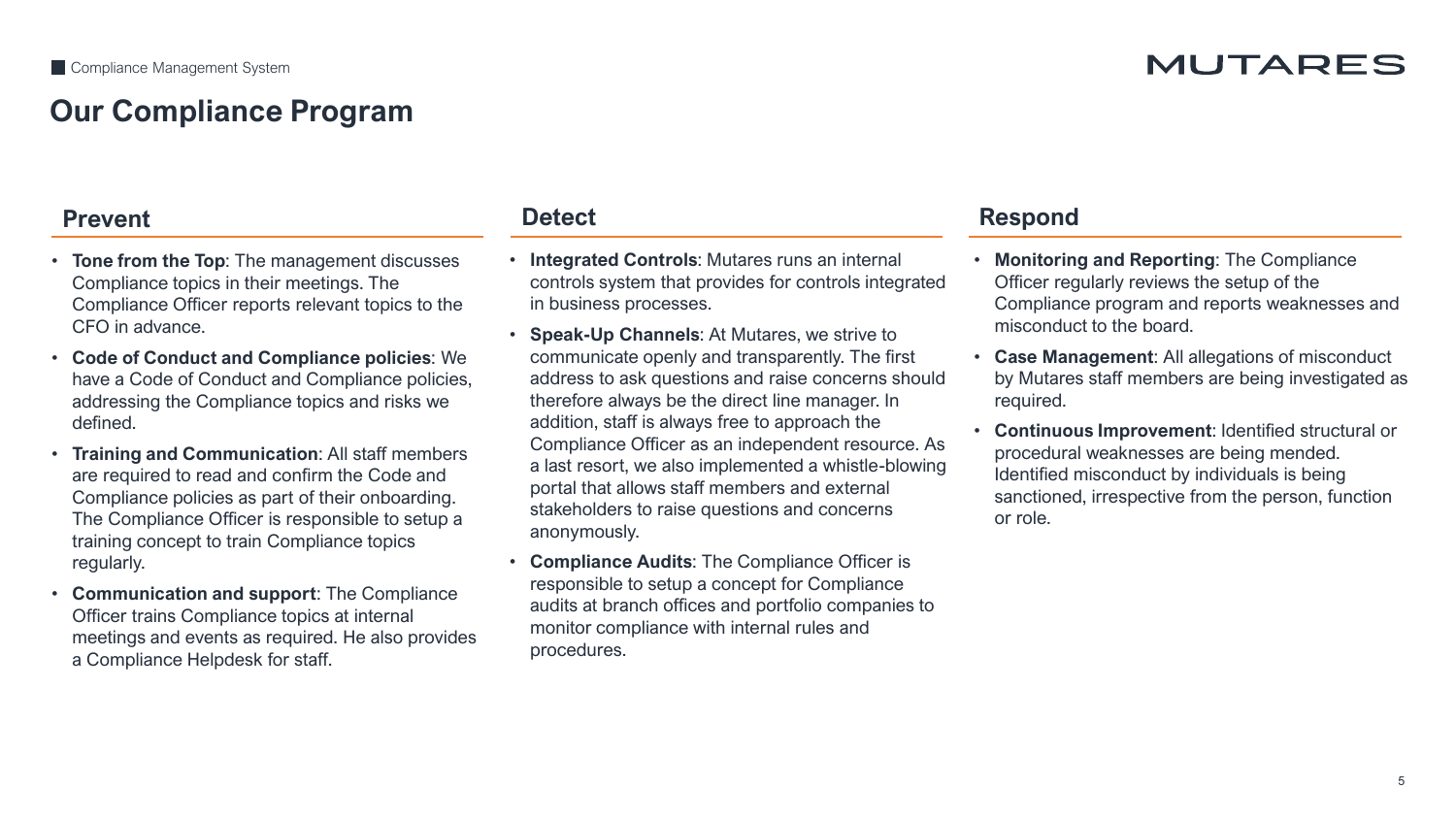#### MUTARES

### **Compliance in the Portfolio Lifecycle**

**Each CMS must fit the respective company and the specifics of its business model. The compliance measures implemented in our portfolio companies therefore also depend on the phase in the portfolio lifecycle in which the company finds itself.**